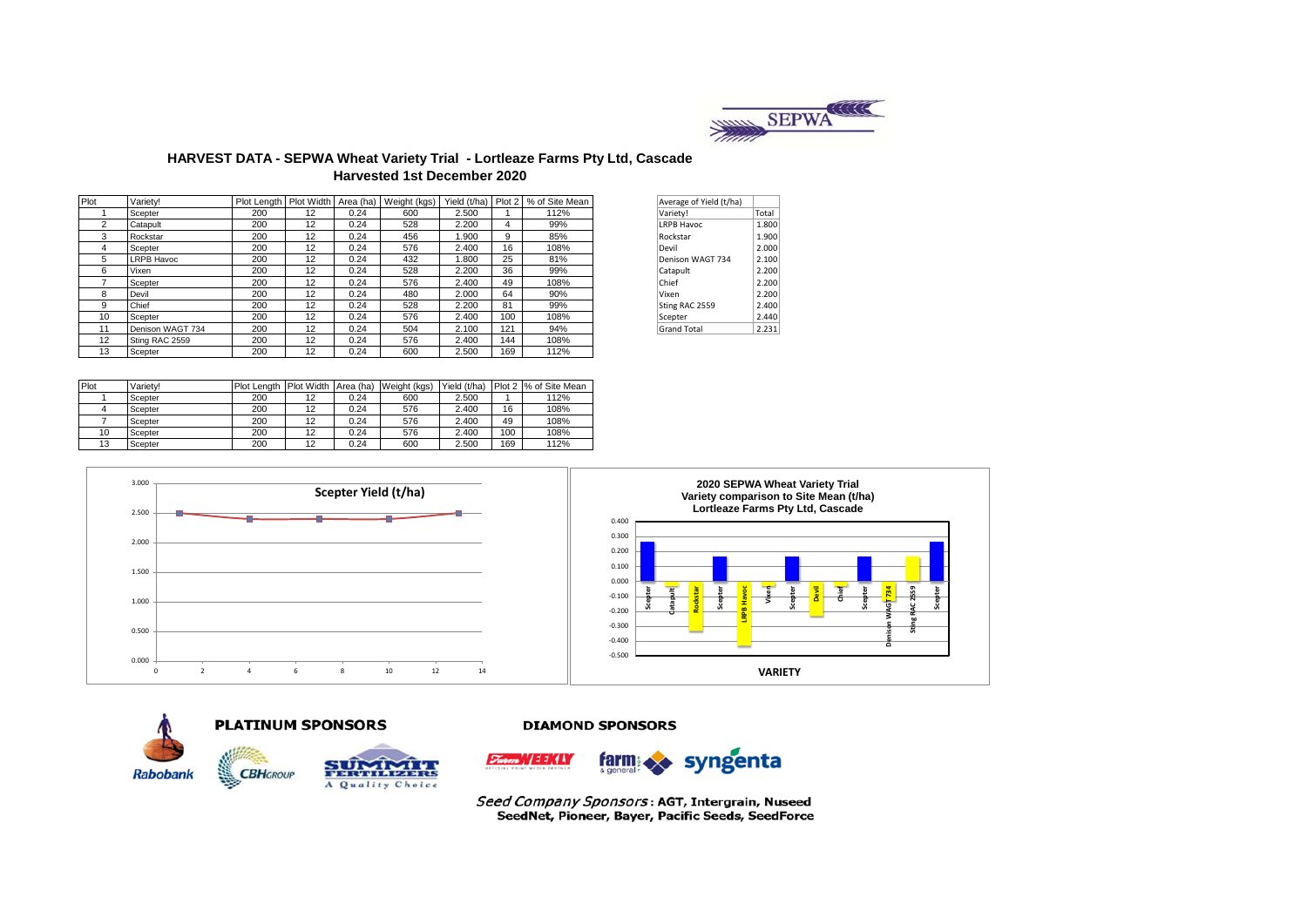



|                 |                   | Yield  |                |                                            |          |
|-----------------|-------------------|--------|----------------|--------------------------------------------|----------|
| Plot            | Variety!          | (t/ha) | % of Site Mean | <b>Statistical Analysis</b>                |          |
|                 | Scepter           | 2.500  | 112%           | Site Mean (t/ha)                           | 2.231    |
| $\overline{2}$  | Catapult          | 2.200  | 99%            | Probability                                | 0.004    |
| 3               | Rockstar          | 1.900  | 85%            | Least significant difference 5%            | 0.1666   |
| 4               | Scepter           | 2.400  | 108%           | CV <sub>0</sub>                            | 2.5      |
| 5               | <b>LRPB Havoc</b> | 1.800  | 81%            |                                            |          |
| 6               | Vixen             | 2.200  | 99%            | <b>Site Details</b>                        |          |
|                 | Scepter           | 2.400  | 108%           | <b>Soil Description:</b><br><b>Duplex</b>  |          |
| 8               | Devil             | 2.000  | 90%            | Friday, 5 June 2020<br>Date Sown:          |          |
| 9               | Chief             | 2.200  | 99%            | Tuesday, 1 December 2020<br>Date Harvested |          |
| 10              | Scepter           | 2.400  | 108%           | 65 kg/ha<br><b>Seeding Rate:</b>           |          |
| 11              | Denison WAGT 734  | 2.100  | 94%            |                                            |          |
| 12 <sup>2</sup> | Sting RAC 2559    | 2.400  | 108%           | <b>Plot Dimensions</b>                     |          |
| 13              | Scepter           | 2.500  | 112%           | $M1.444 \mu$<br>I amerika (ma)             | $A = -1$ |

#### **Statistical Analysis**

| Site Mean (t/ha)                | 2.231  |
|---------------------------------|--------|
| Probability                     | 0.004  |
| Least significant difference 5% | 0.1666 |
| <b>CV %</b>                     | 2.5    |
|                                 |        |

#### **Site Details**

#### **Plot Dimensions**

| Length (m) | Width (m) | Area (m2) | <b>Conversion</b><br>Factor |
|------------|-----------|-----------|-----------------------------|
| 200        | 12        | 0.24      | 4.17                        |





## **DIAMOND SPONSORS**





Seed Company Sponsors: AGT, Intergrain, Nuseed SeedNet, Pioneer, Bayer, Pacific Seeds, SeedForce